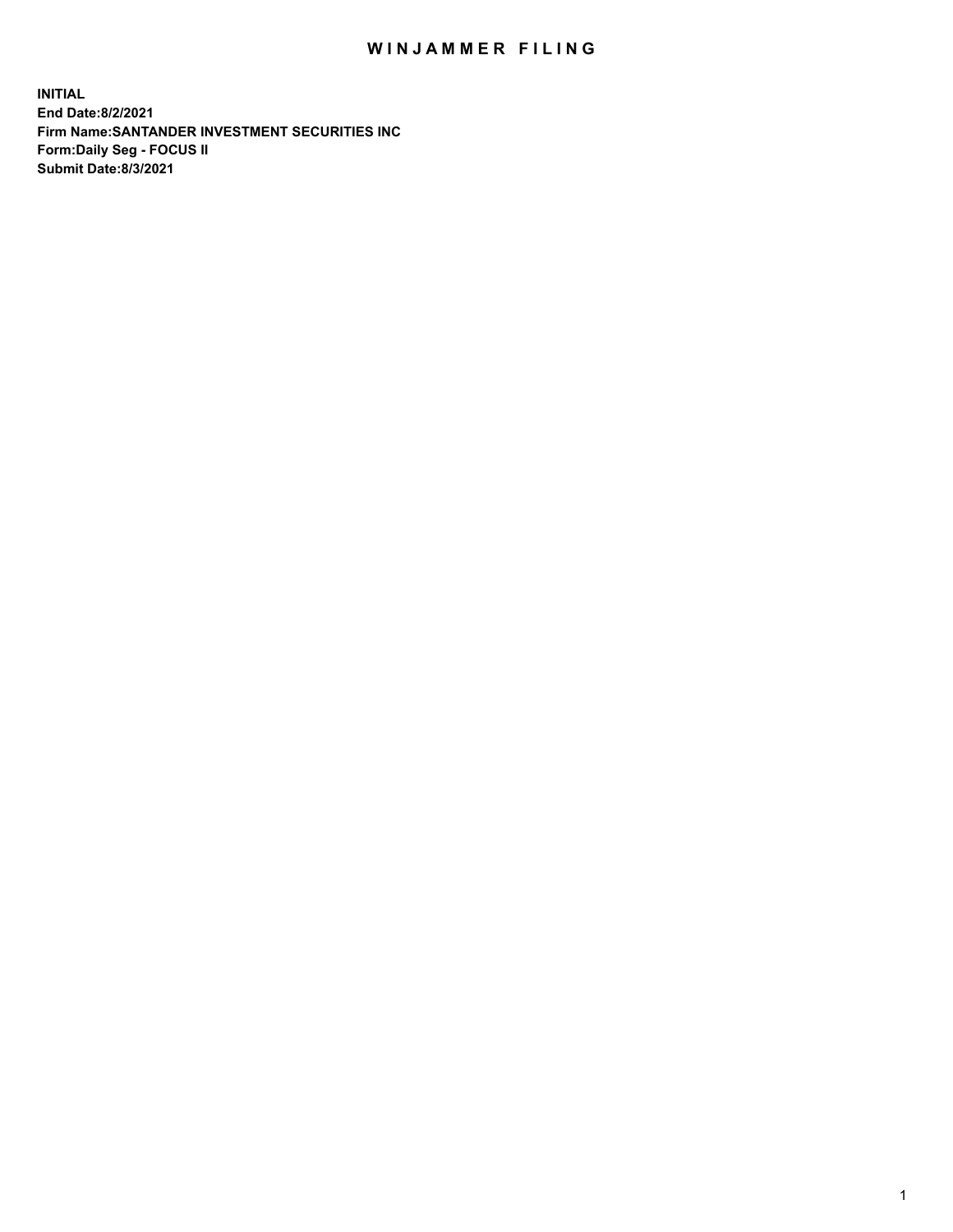**INITIAL End Date:8/2/2021 Firm Name:SANTANDER INVESTMENT SECURITIES INC Form:Daily Seg - FOCUS II Submit Date:8/3/2021 Daily Segregation - Cover Page**

Name of Company **SANTANDER INVESTMENT SECURITIES INC** Contact Name **Richard Ro** Contact Phone Number **(212) 350-3662** Contact Email Address **richard.ro@santander.us** FCM's Customer Segregated Funds Residual Interest Target (choose one): a. Minimum dollar amount: ; or **70,000,000** b. Minimum percentage of customer segregated funds required:% ; or **0** c. Dollar amount range between:and; or **0 0** d. Percentage range of customer segregated funds required between:% and%. **0 0** FCM's Customer Secured Amount Funds Residual Interest Target (choose one): a. Minimum dollar amount: ; or **0** b. Minimum percentage of customer secured funds required:% ; or **0** c. Dollar amount range between:and; or **0 0** d. Percentage range of customer secured funds required between:% and%. **0 0** FCM's Cleared Swaps Customer Collateral Residual Interest Target (choose one): a. Minimum dollar amount: ; or **0** b. Minimum percentage of cleared swaps customer collateral required:% ; or **0** c. Dollar amount range between:and; or **0 0**

d. Percentage range of cleared swaps customer collateral required between:% and%. **0 0**

Attach supporting documents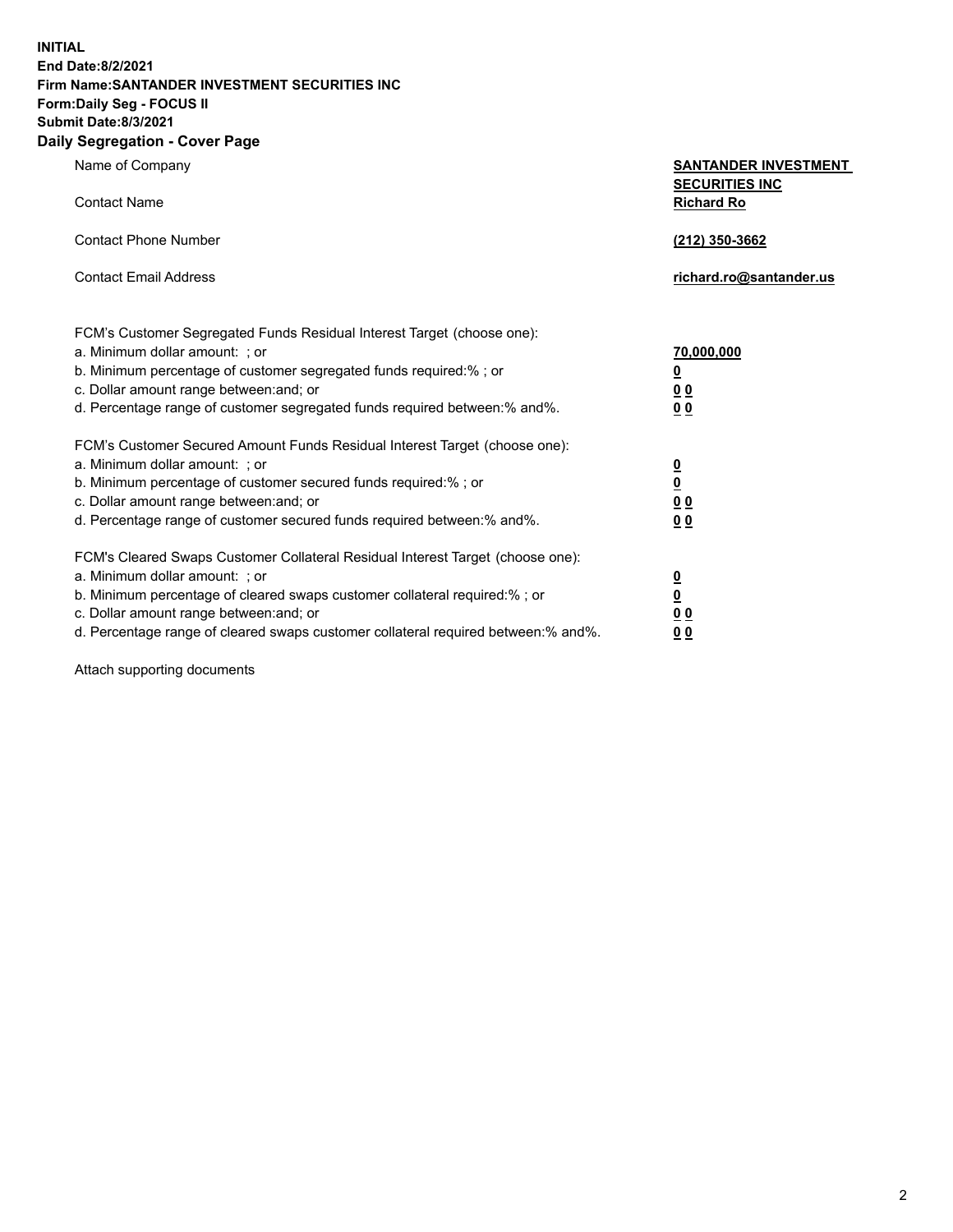## **INITIAL End Date:8/2/2021 Firm Name:SANTANDER INVESTMENT SECURITIES INC Form:Daily Seg - FOCUS II Submit Date:8/3/2021 Daily Segregation - Secured Amounts** Foreign Futures and Foreign Options Secured Amounts Amount required to be set aside pursuant to law, rule or regulation of a foreign government or a rule of a self-regulatory organization authorized thereunder 1. Net ledger balance - Foreign Futures and Foreign Option Trading - All Customers

|     | A. Cash                                                                                     | $0$ [7315]          |
|-----|---------------------------------------------------------------------------------------------|---------------------|
|     | B. Securities (at market)                                                                   | $0$ [7317]          |
| 2.  | Net unrealized profit (loss) in open futures contracts traded on a foreign board of trade   | $0$ [7325]          |
| 3.  | Exchange traded options                                                                     |                     |
|     | a. Market value of open option contracts purchased on a foreign board of trade              | $0$ [7335]          |
|     | b. Market value of open contracts granted (sold) on a foreign board of trade                | $0$ [7337]          |
| 4.  | Net equity (deficit) (add lines 1. 2. and 3.)                                               | $0$ [7345]          |
| 5.  | Account liquidating to a deficit and account with a debit balances - gross amount           | $0$ [7351]          |
|     | Less: amount offset by customer owned securities                                            | 0 [7352] 0 [7354]   |
| 6.  | Amount required to be set aside as the secured amount - Net Liquidating Equity              | $0$ [7355]          |
|     | Method (add lines 4 and 5)                                                                  |                     |
| 7.  | Greater of amount required to be set aside pursuant to foreign jurisdiction (above) or line | $0$ [7360]          |
|     | 6.                                                                                          |                     |
|     | FUNDS DEPOSITED IN SEPARATE REGULATION 30.7 ACCOUNTS                                        |                     |
| 1.  | Cash in banks                                                                               |                     |
|     | A. Banks located in the United States                                                       | $0$ [7500]          |
|     | B. Other banks qualified under Regulation 30.7                                              | 0 [7520] 0 [7530]   |
| 2.  | Securities                                                                                  |                     |
|     | A. In safekeeping with banks located in the United States                                   | $0$ [7540]          |
|     | B. In safekeeping with other banks qualified under Regulation 30.7                          | 0 [7560] 0 [7570]   |
| 3.  | Equities with registered futures commission merchants                                       |                     |
|     | A. Cash                                                                                     | $0$ [7580]          |
|     | <b>B.</b> Securities                                                                        | $0$ [7590]          |
|     | C. Unrealized gain (loss) on open futures contracts                                         | $0$ [7600]          |
|     | D. Value of long option contracts                                                           | $0$ [7610]          |
|     | E. Value of short option contracts                                                          | 0 [7615] 0 [7620]   |
| 4.  | Amounts held by clearing organizations of foreign boards of trade                           |                     |
|     | A. Cash                                                                                     | $0$ [7640]          |
|     | <b>B.</b> Securities                                                                        | $0$ [7650]          |
|     | C. Amount due to (from) clearing organization - daily variation                             | $0$ [7660]          |
|     | D. Value of long option contracts                                                           | 0 <sup>[7670]</sup> |
|     | E. Value of short option contracts                                                          | 0 [7675] 0 [7680]   |
| 5.  | Amounts held by members of foreign boards of trade                                          |                     |
|     | A. Cash                                                                                     | 0 [7700]            |
|     | <b>B.</b> Securities                                                                        | $0$ [7710]          |
|     | C. Unrealized gain (loss) on open futures contracts                                         | $0$ [7720]          |
|     | D. Value of long option contracts                                                           | $0$ [7730]          |
|     | E. Value of short option contracts                                                          | 0 [7735] 0 [7740]   |
| 6.  | Amounts with other depositories designated by a foreign board of trade                      | $0$ [7760]          |
| 7.  | Segregated funds on hand                                                                    | $0$ [7765]          |
| 8.  | Total funds in separate section 30.7 accounts                                               | $0$ [7770]          |
| 9.  | Excess (deficiency) Set Aside for Secured Amount (subtract line 7 Secured Statement         | $0$ [7380]          |
|     | Page 1 from Line 8)                                                                         |                     |
| 10. | Management Target Amount for Excess funds in separate section 30.7 accounts                 | $0$ [7780]          |
| 11. | Excess (deficiency) funds in separate 30.7 accounts over (under) Management Target          | $0$ [7785]          |

**0** [7305]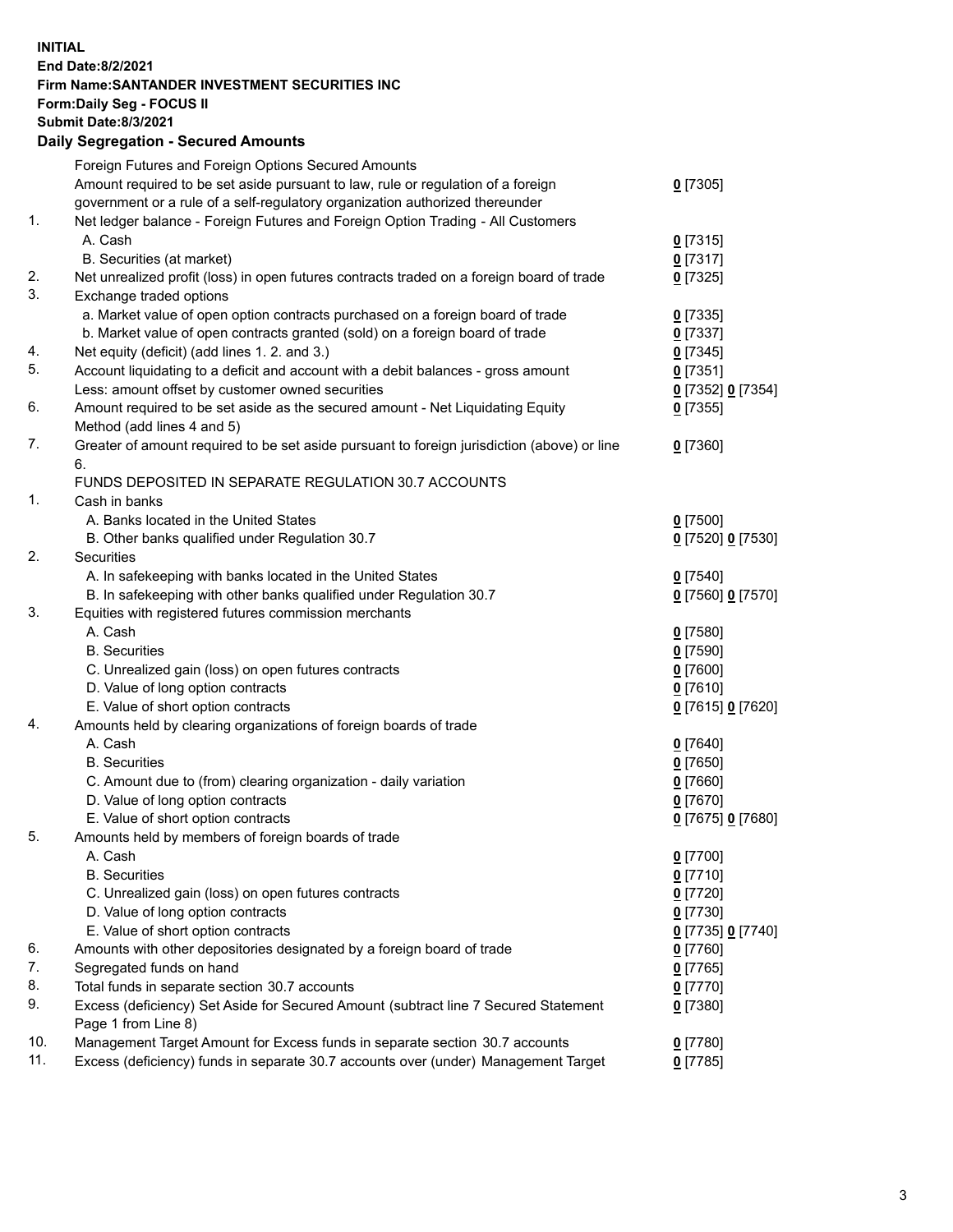| <b>INITIAL</b>     |                                                                                           |                      |  |  |
|--------------------|-------------------------------------------------------------------------------------------|----------------------|--|--|
| End Date: 8/2/2021 |                                                                                           |                      |  |  |
|                    | Firm Name: SANTANDER INVESTMENT SECURITIES INC                                            |                      |  |  |
|                    | <b>Form:Daily Seg - FOCUS II</b>                                                          |                      |  |  |
|                    | <b>Submit Date:8/3/2021</b>                                                               |                      |  |  |
|                    | Daily Segregation - Segregation Statement                                                 |                      |  |  |
|                    | SEGREGATION REQUIREMENTS(Section 4d(2) of the CEAct)                                      |                      |  |  |
| 1.                 | Net ledger balance                                                                        |                      |  |  |
|                    | A. Cash                                                                                   | 2,429,137,379 [7010] |  |  |
|                    | B. Securities (at market)                                                                 | $0$ [7020]           |  |  |
| 2.                 | Net unrealized profit (loss) in open futures contracts traded on a contract market        | -387,432,691 [7030]  |  |  |
| 3.                 | Exchange traded options                                                                   |                      |  |  |
|                    | A. Add market value of open option contracts purchased on a contract market               | 43,098,858 [7032]    |  |  |
|                    | B. Deduct market value of open option contracts granted (sold) on a contract market       | -44,414,608 [7033]   |  |  |
| 4.                 | Net equity (deficit) (add lines 1, 2 and 3)                                               | 2,040,388,938 [7040] |  |  |
| 5.                 | Accounts liquidating to a deficit and accounts with                                       |                      |  |  |
|                    | debit balances - gross amount                                                             | $0$ [7045]           |  |  |
|                    | Less: amount offset by customer securities                                                | 0 [7047] 0 [7050]    |  |  |
| 6.                 | Amount required to be segregated (add lines 4 and 5)                                      | 2,040,388,938 [7060] |  |  |
|                    | FUNDS IN SEGREGATED ACCOUNTS                                                              |                      |  |  |
| 7.                 | Deposited in segregated funds bank accounts                                               |                      |  |  |
|                    | A. Cash                                                                                   | 225,351,202 [7070]   |  |  |
|                    | B. Securities representing investments of customers' funds (at market)                    | $0$ [7080]           |  |  |
|                    | C. Securities held for particular customers or option customers in lieu of cash (at       | $0$ [7090]           |  |  |
| 8.                 | market)                                                                                   |                      |  |  |
|                    | Margins on deposit with derivatives clearing organizations of contract markets<br>A. Cash | 1,877,381,139 [7100] |  |  |
|                    | B. Securities representing investments of customers' funds (at market)                    | $0$ [7110]           |  |  |
|                    | C. Securities held for particular customers or option customers in lieu of cash (at       | $0$ [7120]           |  |  |
|                    | market)                                                                                   |                      |  |  |
| 9.                 | Net settlement from (to) derivatives clearing organizations of contract markets           | 10,288,045 [7130]    |  |  |
| 10.                | Exchange traded options                                                                   |                      |  |  |
|                    | A. Value of open long option contracts                                                    | 43,098,858 [7132]    |  |  |
|                    | B. Value of open short option contracts                                                   | -44,414,608 [7133]   |  |  |
| 11.                | Net equities with other FCMs                                                              |                      |  |  |
|                    | A. Net liquidating equity                                                                 | $0$ [7140]           |  |  |
|                    | B. Securities representing investments of customers' funds (at market)                    | $0$ [7160]           |  |  |
|                    | C. Securities held for particular customers or option customers in lieu of cash (at       | $0$ [7170]           |  |  |
|                    | market)                                                                                   |                      |  |  |
| 12.                | Segregated funds on hand                                                                  | $0$ [7150]           |  |  |
| 13.                | Total amount in segregation (add lines 7 through 12)                                      | 2,111,704,636 [7180] |  |  |
| 14.                | Excess (deficiency) funds in segregation (subtract line 6 from line 13)                   | 71,315,698 [7190]    |  |  |
| 15.                | Management Target Amount for Excess funds in segregation                                  | 70,000,000 [7194]    |  |  |
| 16.                | Excess (deficiency) funds in segregation over (under) Management Target Amount            | 1,315,698 [7198]     |  |  |
|                    | <b>Excess</b>                                                                             |                      |  |  |